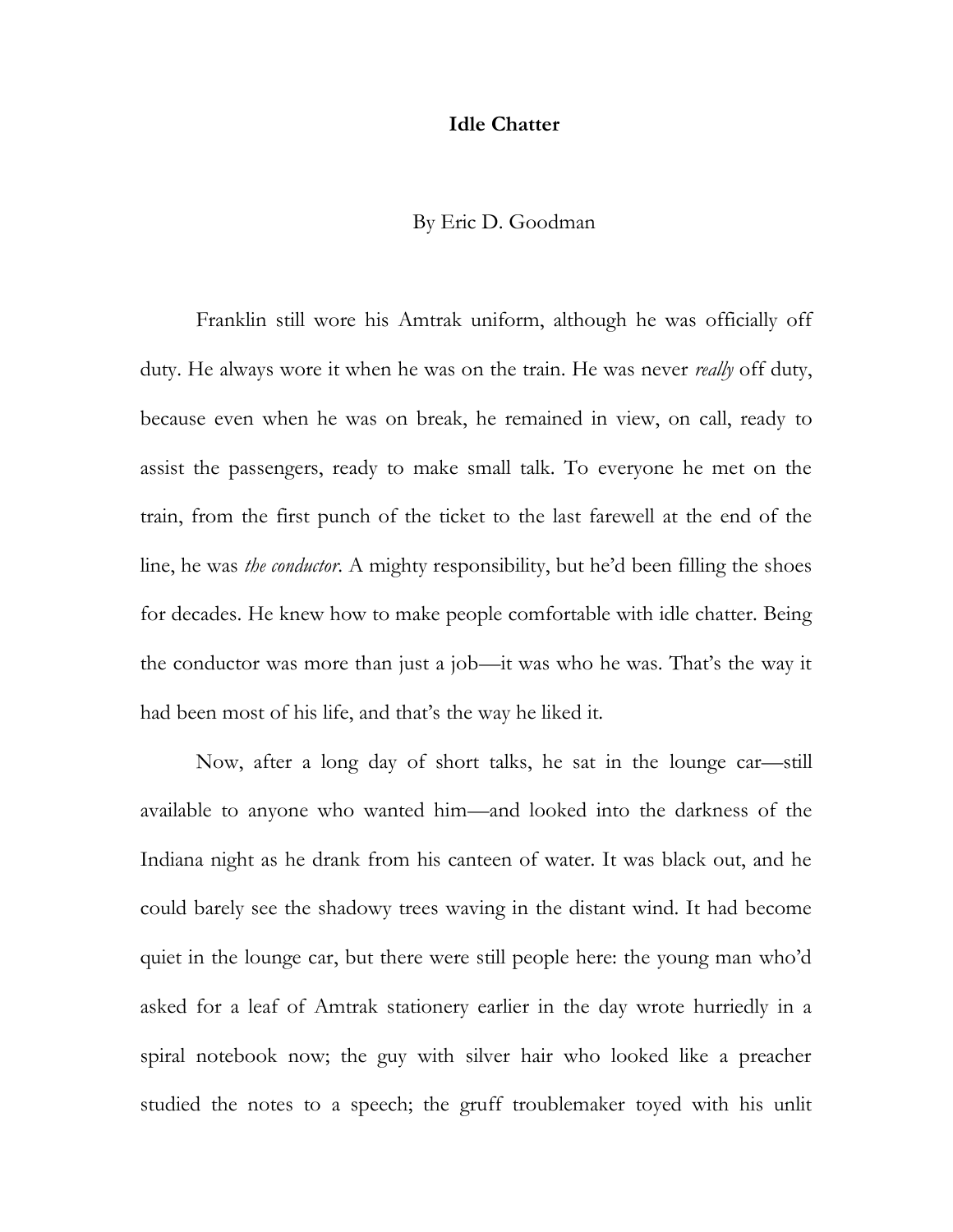cigarette and drank bourbon now instead of coffee. They all had stories. Everyone had a story to tell. Someday he'd write a book about it.

Franklin looked away from the people and back into the darkness. He took a gulp of water. The sun would rise soon, and then they'd all be pulling into Chicago.

He'd encountered the poet earlier in the day, back around Ashland, Kentucky. The guy had entered the lounge car in a fury, had stepped right up to the conductor. "Excuse me," he'd said excitedly.

"What can I do for you?" Franklin had asked with his usual customer service smile.

"Do you have a piece of paper I could borrow? Or have?"

Franklin looked at the guy's spiral notebook, opened to a page of chicken scratchings in dull pencil that looked like they were ready to rub right off the page. "Did you run out?"

"No, I need to write a letter. Something nicer than a page ripped out of this old thing. Maybe a blank piece of copy paper, or stationery."

Franklin reached a finger up beneath his cap and scratched the side of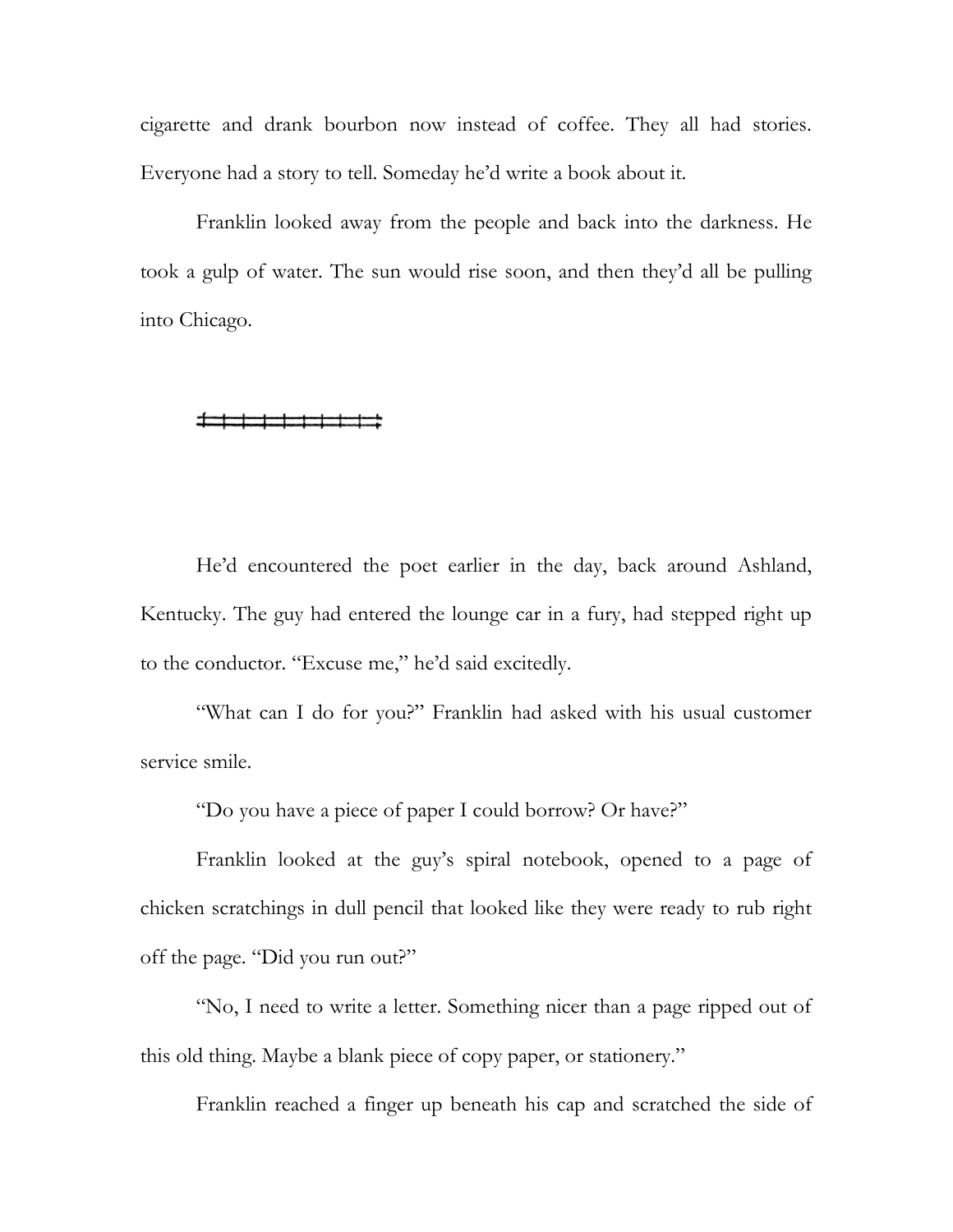his head. "I think I can get you some Amtrak letterhead. Will a few sheets do?" "That'd be great." "What's your name, anyway?"

"Colin."

"I'll be back in a jiffy, Colin." He returned with a dozen pieces of Amtrak stationery and handed them to the young man. "What's this really for, son?"

Colin smiled sheepishly. "It's a poem for someone."

The conductor grinned. "Love poem, is it?"

"Not exactly." Colin tried to disguise the obvious. "Well, sort of."

"Don't you worry none. Writing poetry ain't nothing to be ashamed of. Might not be tough-guy talk, but a good poem's a fine thing. Ain't no shame in  $it."$ 

"Well, no, there's not." Colin showed him his notebook. "I'm a poet by profession. Colin White."

Franklin whistled. "You don't say. That's something to be proud of. You get your poems published sometimes?"

"Some times more than others."

"Tell you what," Franklin confided, "I've written a love poem or two in my time. Especially when I was younger, when I was about your age. The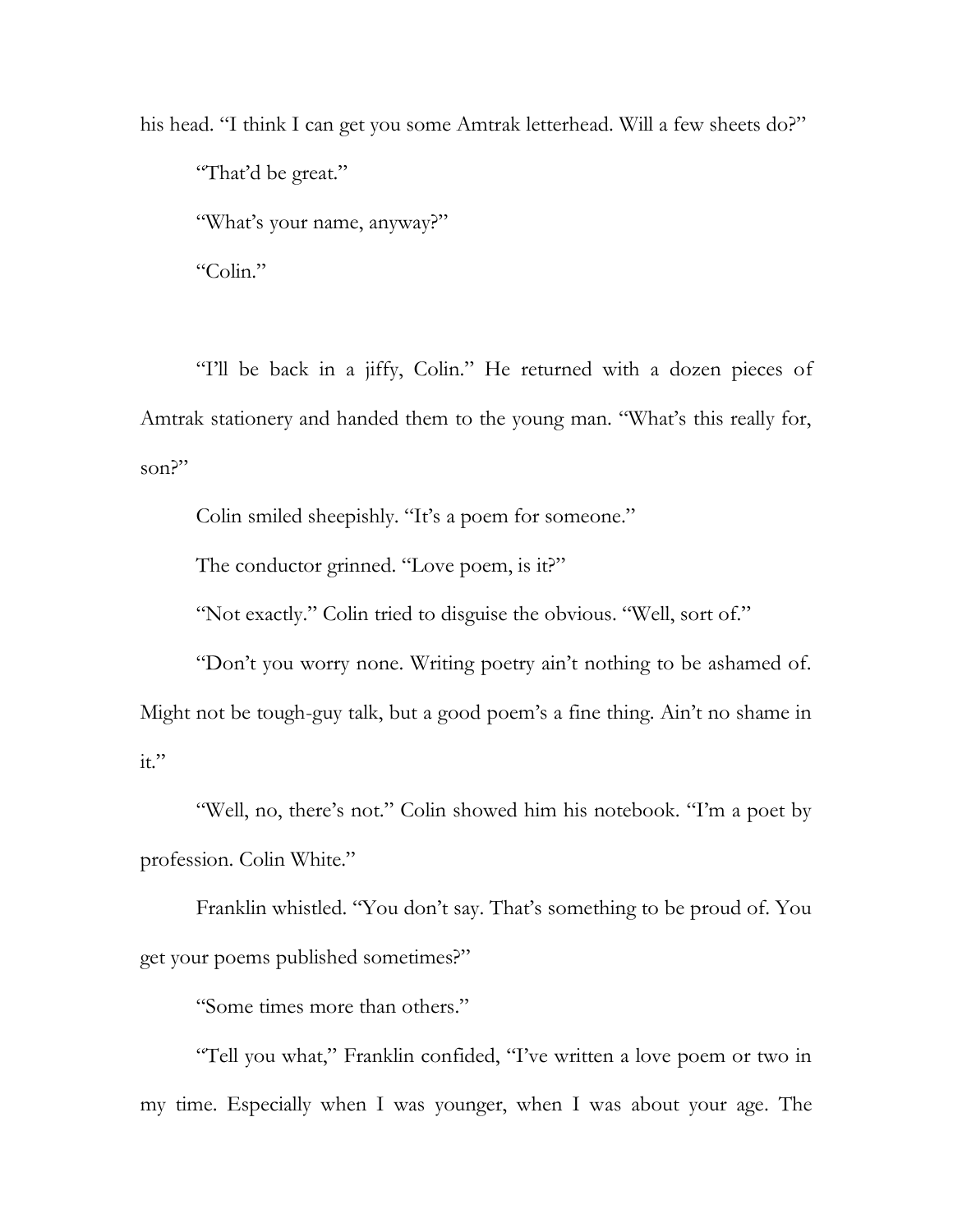women dig it."

"Well, sure. But that's not exactly the kind of poetry I write."

"What are you into, philosophy? Poems that ask questions or give answers?"

The poet shrugged. "I guess I just write what comes to me."

Franklin nodded. He could see that the wordsmith was in a hurry to spill out some words on the Amtrak letterhead he'd handed over, but the conductor had more to say. "Tell you what I learned a long time ago. Conversation is like poetry. You invite a person in with your words, hold them with a story or feeling or bit of information, and leave them with something they didn't have before. You can touch a person with small talk."

"Talk is poetry," the poet said, and he wrote the phrase in his notebook. "Touch with talk."

"You gonna write this nice love poem of yours with that poor excuse for a pencil?"

"Well, I guess I don't have much choice."

"Sure you do." Franklin grinned. "You can ask your conductor if he has a pen."

Colin tucked the pencil behind his ear. "Do you?"

"I'm one step ahead of you, boy." He pulled an Amtrak stick pen from his inside blazer pocket. "For you to keep. Write something about my train."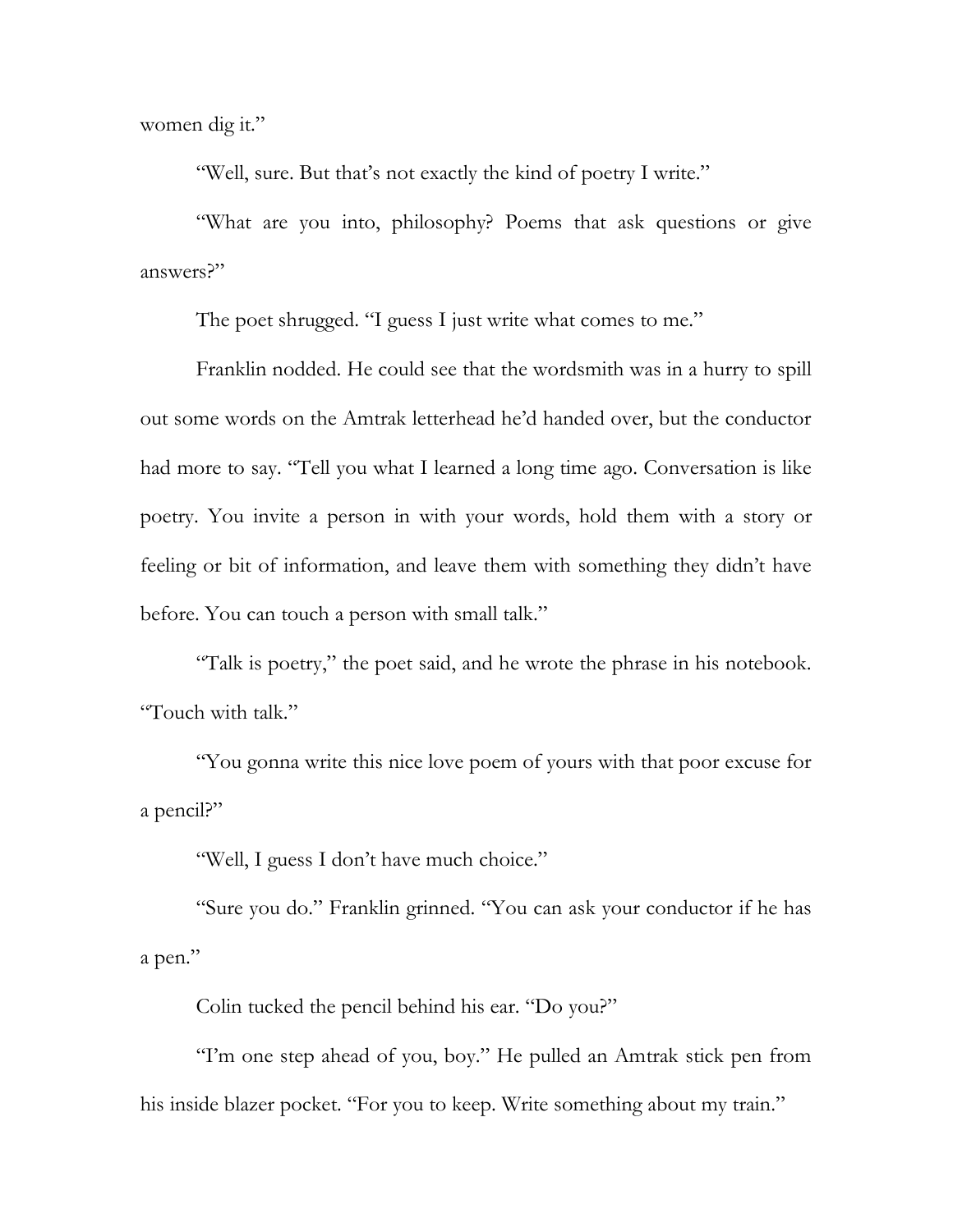"I certainly will," the poet said. "You have my word."

## 

Franklin had written a love poem or two in his time, but it had been a chore. He could talk, but talk was alive and in the air around him. Writing was different. With writing, he was confronted by the words on the page, challenged to make them more meaningful. Small talk, clichés, idle chatter—it was all meaningful when part of a living conversation, part of something bigger than himself. Without the interplay of others, his words fell flat.

He'd written a couple love poems for Latoya, ages ago. They'd really turned her on, but it was probably more the idea of having poetry written for her than the quality of the words on paper.

"You're a regular romantic," she'd teased.

"Only because you gave me a reason."

"I'm sure you've written a dozen poems for a dozen women."

"Nope. I've never had a reason to until you came along."

That had done the trick. She'd nuzzled into his chest and let out a warm sigh. "You sure know how to talk."

It was his talk, he imagined, that had attracted her to him. He was a decent looking fellow, nice trim physique, well-groomed. But so were a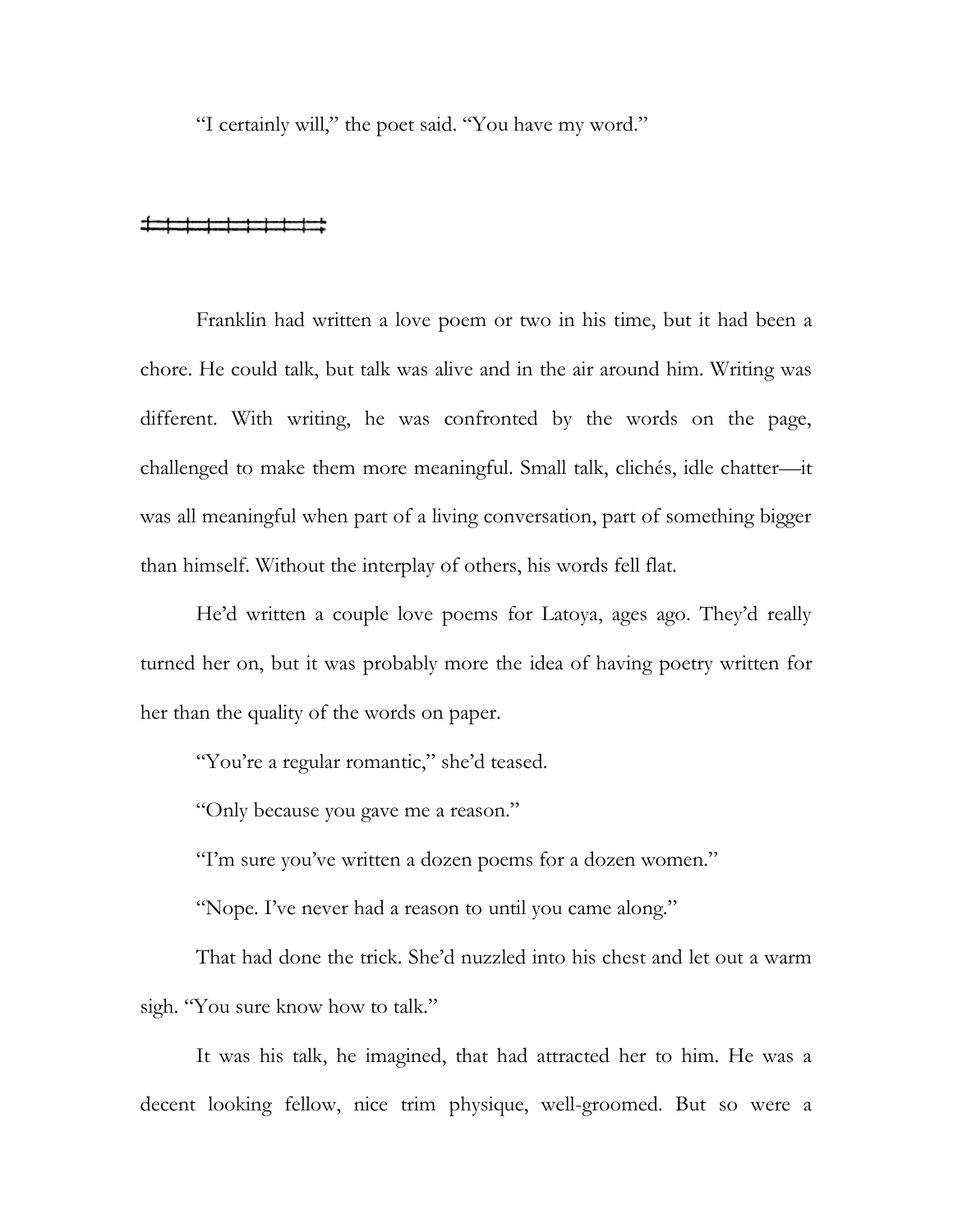hundred other guys at the jazz clubs and blues joints. It was his turn of phrase, his knack for conversation that had brought them together. That's also what had driven them apart.

On the night train, Franklin left the lounge car to take a walk through general seating, just to check things out, make sure everyone was comfortable. He spotted the empty seat next to the poet. Colin was still there, snoring, his open notebook and a few pieces of the Amtrak stationery draped over the empty seat where the woman with the dragonfly pin had been. He remembered the pretty young thing with the broken heart. This cutie must have been the poet's muse, the reason he'd been in such a frantic hurry to get his poetry down. Franklin wondered whether it was her sadness or her good looks that had inspired him to write proclamations of love to her. Franklin once knew a girl with a broken heart. He still couldn't figure out what had broken it: his talking too much or not enough.

He remembered one night when they were driving home from a cocktail party sponsored by her work. Latoya was a secretary, but most of the people at the social came from a whole different society.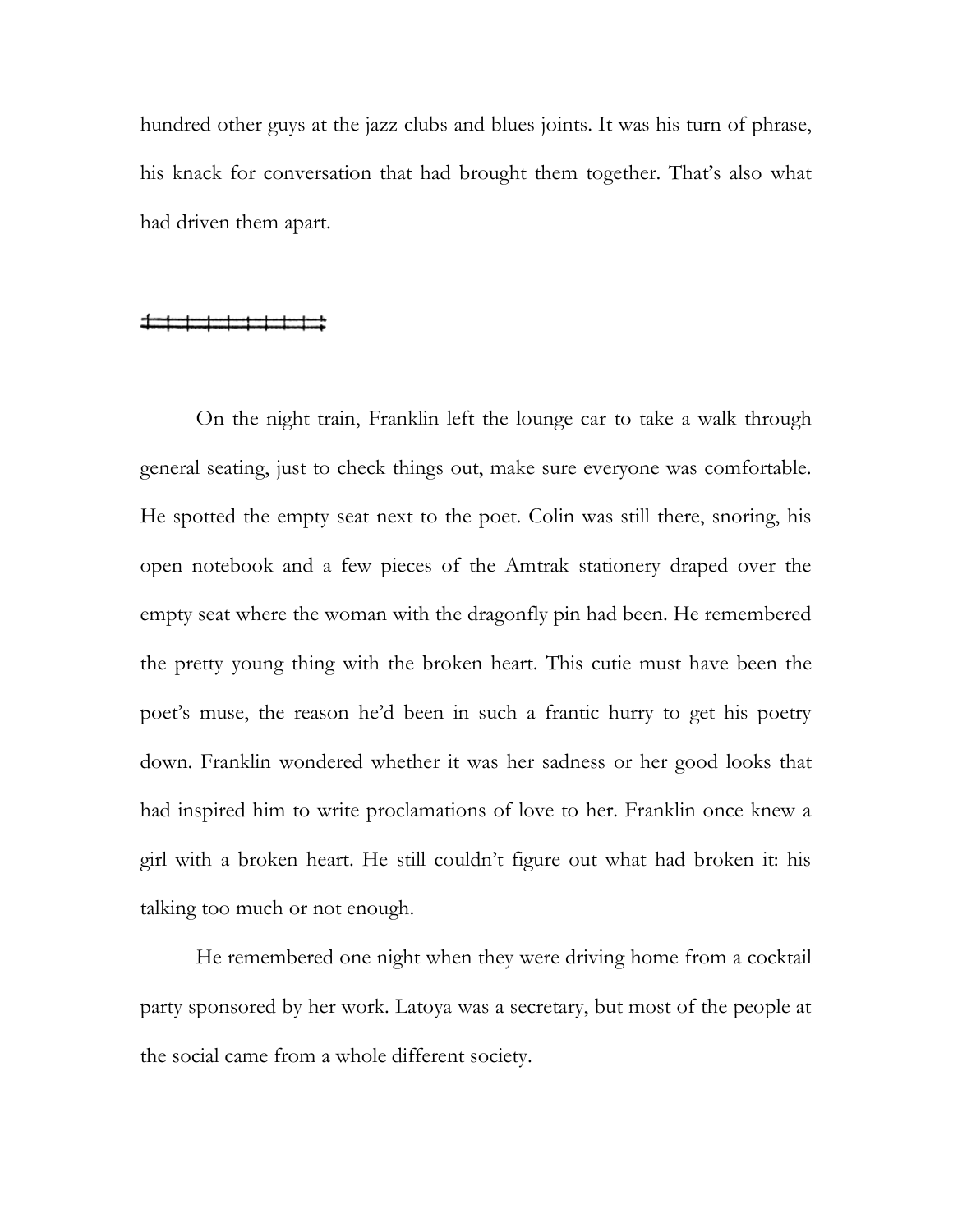"From the other side of the tracks, you might say," he'd said to her boss with a sly wink. Franklin had filled the night with small talk about trains, people he'd met, trivia about Baltimore and America. He thought the party had gone well, that he'd made a good impression. Latoya didn't.

"Why you gotta be such an embarrassment?" They were driving to her place to spend the rest of the night alone, but she was applying another coat of lip gloss.

"What are you talking about? I think I did pretty good."

"Good at making a fool of yourself."

"Fool?" He gripped the steering wheel with both hands. "I'd say I held my own with those well-heeled big wheels. I was never at a loss for words."

"You got that right. You jabbered all night, but you didn't say a damn thing. Just a bunch of meaningless words."

"I said things. Everyone seemed interested in what I had to say."

"They acted interested because they're well-bred. No one gives a shit about your trains or the riff-raff that rides on them."

"People love trains. They like to hear about them. They tell me so."

"They tell you so because they're nice. I don't know nobody wants to hear about trains all night. How'd you like it if I started talking about my makeup for hours on end."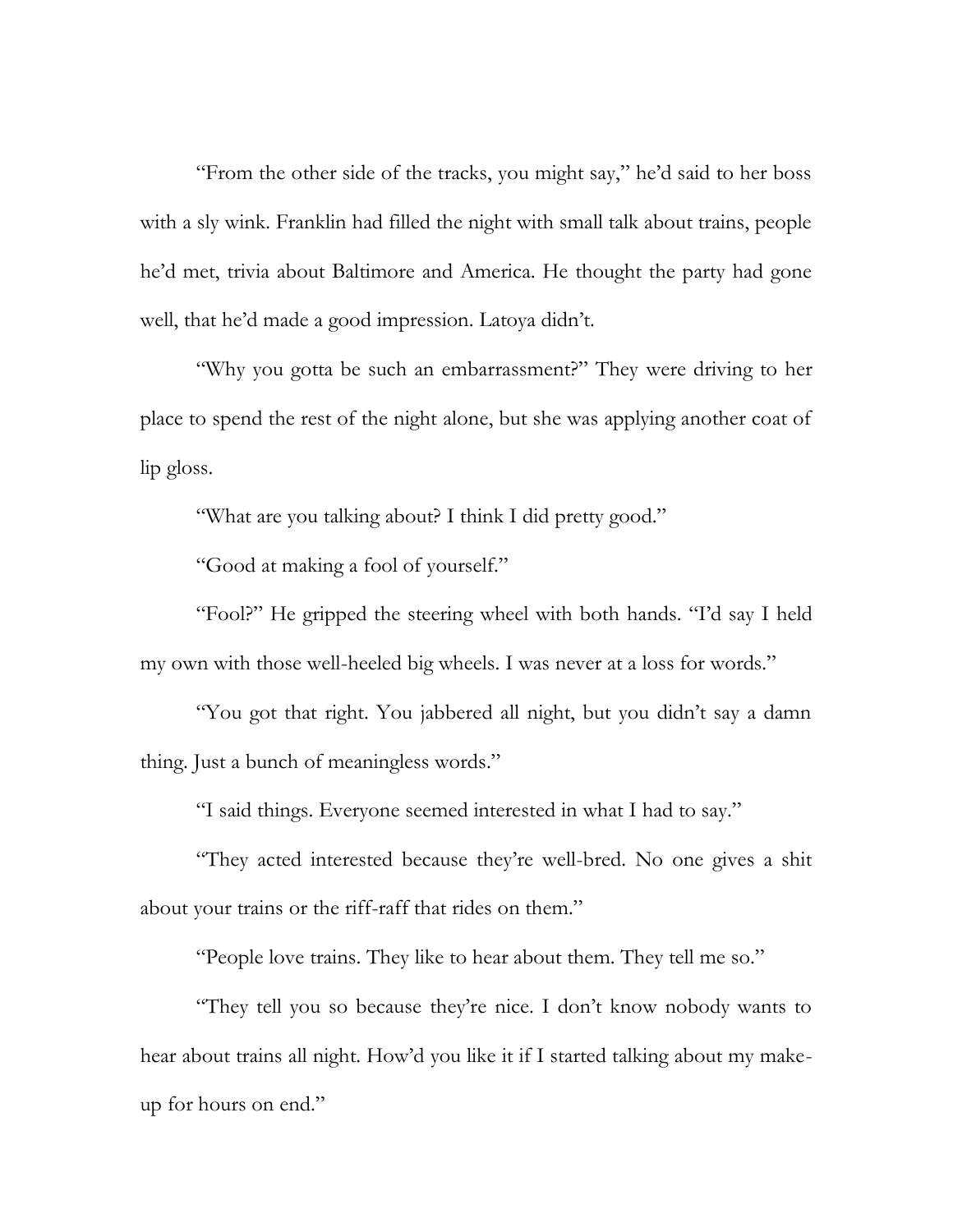"I don't just talk about trains. Only when they seem interested. I talked about a lot of other things. I've got culture."

Latoya laughed.

In the car, Franklin had thought it odd that Latoya reapplied lip gloss and eye shadow, but at her place, he was glad she had. She looked sexy with the candlelight sparkling off her plump, red lips, a metallic sheen around her eyes. They sat quietly together on the loveseat, just looking at each other. Louis Armstrong and Ella Fitzgerald filled the living room with love songs. Latoya sipped blush wine and he drank a light beer. He sighed contentedly.

"You know the interesting thing about Armstrong and Fitzgerald?" he began in a whisper.

She huffed. "Would you drop it already?"

"Drop what?"

"Your auto-talk box!"

He looked at her, confused. "What's eating at you, baby?"

"Know what your problem is? You talk too much, but you don't got nothing to say."

"What're you talking about?"

"I mean, you chitter-chatter away with all this stuff, but you don't got no point. No one cares about "the thing" with dead jazz musicians, any more than they care about the state bird of Maryland, or that the state sport is jousting, or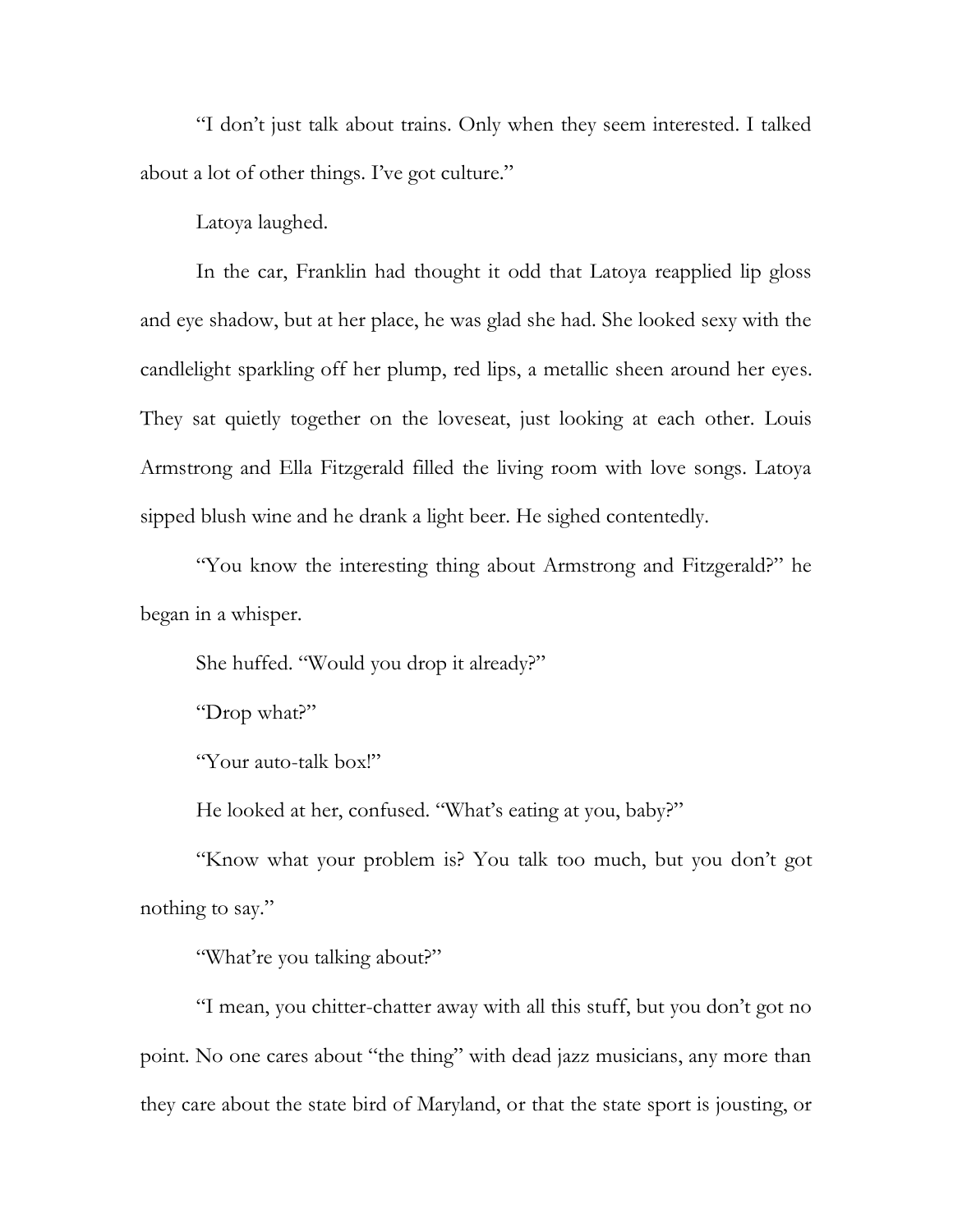that the Ravens used to be the Colts, or the Browns, or whatever shit it is you're always blabbing about. You say so much stuff but you don't say nothing."

Franklin remained silent for a moment, watching the candle flicker in her wet eyes. "People do care, baby. I talk to people every day, and they like what I have to say. It's just small talk."

"I used to like your small talk too. But after a while, you need more than idle chatter. It's all superficial. What about you, your feelings, us? Who are you, anyway? You ain't got nothing inside. You got no soul."

Franklin felt tears welling in his eyes. "I…I don't know what to say, baby."

"That's my point. You gonna keep talking, you've gotta have something to say."

When Franklin got back to the lounge car, he found it nearly empty. The horizon was growing a light shade of pink in the east. For night owls, it was time to go to sleep. For early risers, it was time to start thinking about getting up. The army guy must have still been in military mode, because he was back in the car for a cup of coffee. The old woman, Helen, was still here, but she'd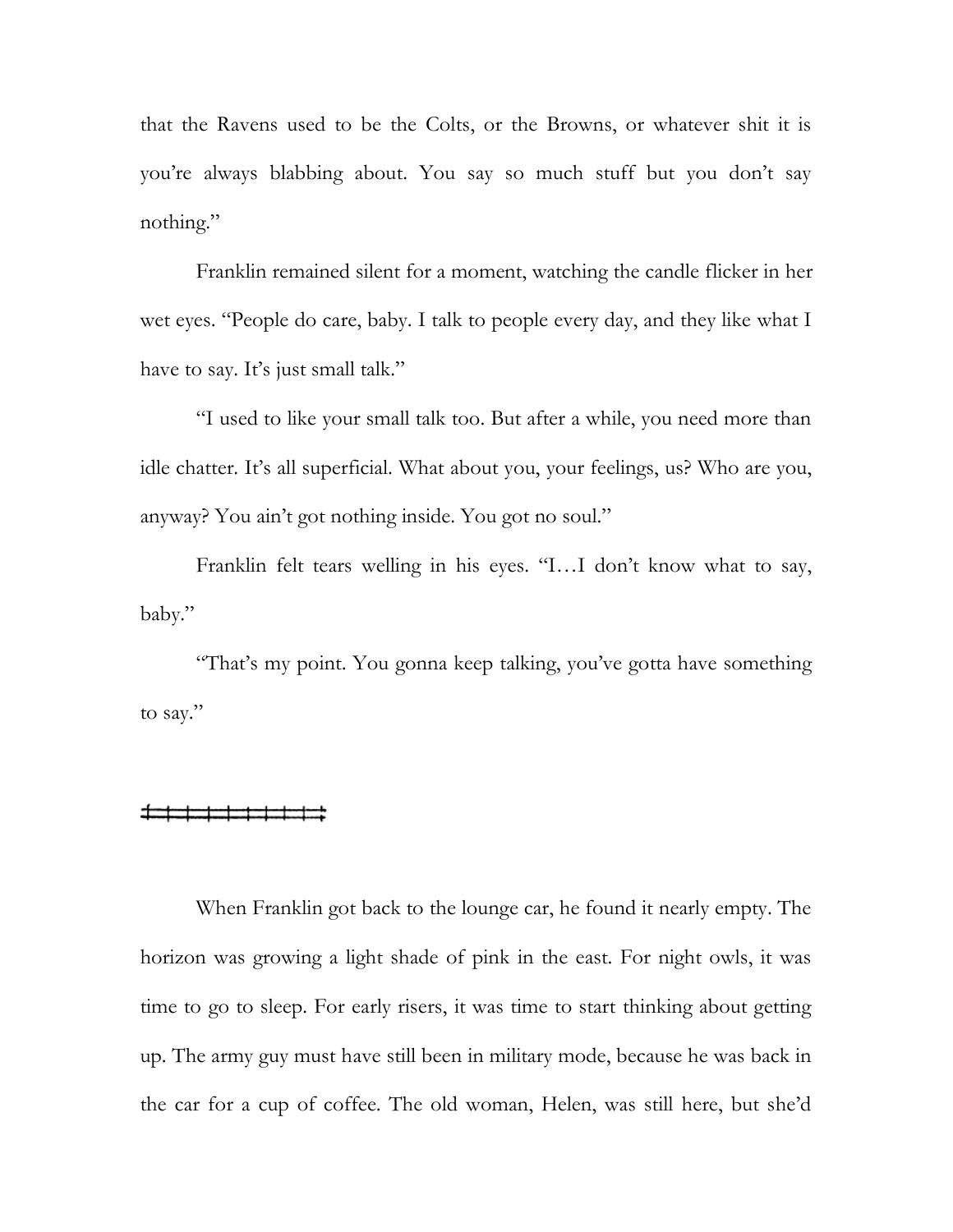nodded off in her chair. He walked over to her and covered her with a blanket. She seemed to be doing all right now. She'd been scared out of her wits earlier, scared to death of trains. He'd spent some time talking with her to take her mind off it. Just idle chatter, the sort of thing strangers on a train could appreciate.

"I won't lie to you," he'd said to her late in the evening when she'd come back to the lounge car for another screwdriver to calm her, "I do like small talk. If you'd like to chat, I'm right here."

"I would like that," Helen had said.

"I could tell you a lot about trains and the sort of people who ride them. But I reckon you'd rather talk about something else."

"An easier subject, perhaps." She put a finger to her lips, then said, "Death, maybe?"

It startled Franklin, but then she laughed and he realized she was making light of her own fear of trains. "Won't be long now," he said, putting a hand on her arm. "We'll be in Chicago soon. Bet you have a nice family waiting for you at home."

"I was kidding. You *do* want to talk about death?" She gave him a smile to let him know it was more humor—a way to cope. "I've buried my husband, and we never had kids. I have people waiting for me. Neighbors, friends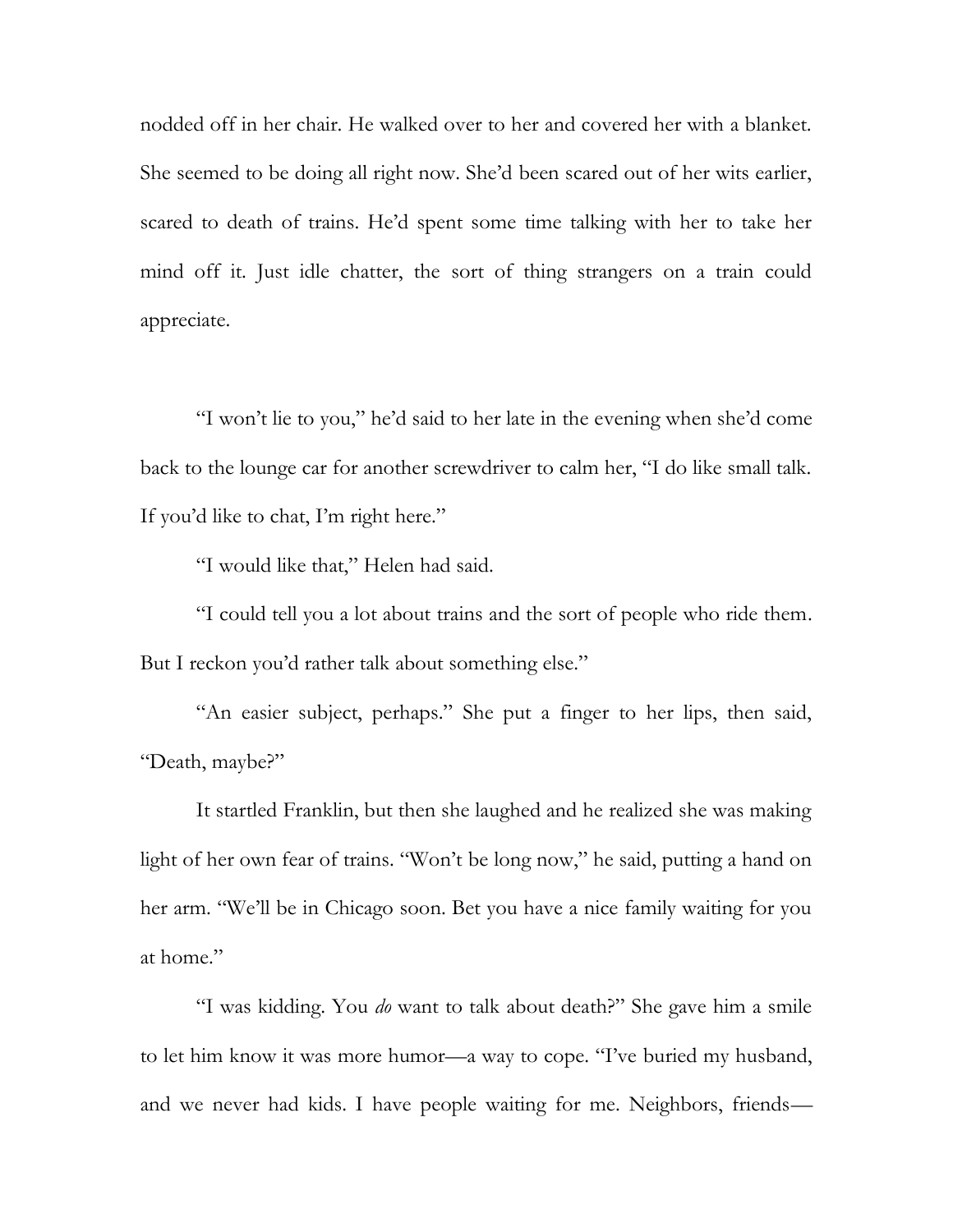they're my family."

"That's mighty fine, to have loved ones waiting for you, missing you."

"Yes, it is. What do we have in this life if we don't have other people? Who do you have waiting for you?"

"Oh, I've got a woman waiting for me in Baltimore."

"Married how long?"

Franklin scoffed. "No, not married. Each got our own place. I stay with her and she stays with me. But she has grown kids, you know. She spends her holidays with them and their families. I usually go to my nephew's place for Christmas and Easter and spend it with his family, his kids. So I've got family and a girl. Buddies. And the train. I meet so many good people on the train. Can't ask for much more than that."

"No, you can't." Helen smiled. "You love this woman, or she's just a girl?"

Franklin considered. "I love her. No need for us to dig deep and figure out why. She knows and I know. We're happy."

Helen nodded. "No one waiting in Chicago?"

Franklin frowned. "Oh, no, nothing like that. I'm true to my woman. I have friends in Chicago, but none I plan to call on. I'll be in town a day, then back on the train."

"You love the train as much as I hate it, don't you?"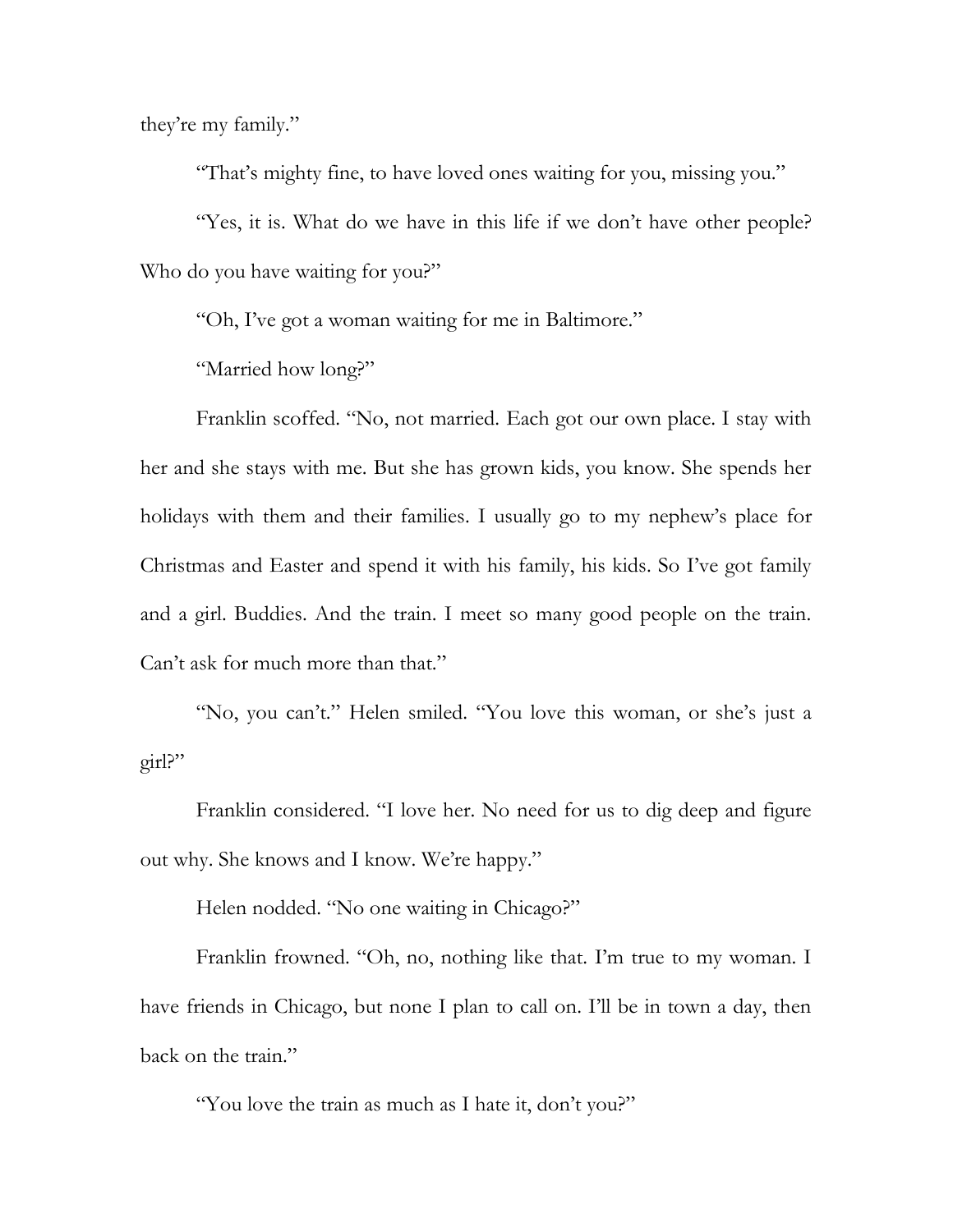Franklin nodded. "There's nothing quite like a train. Moments like this. Sometimes I feel like this is my home and my place is somewhere I visit. I plan to be working on the train until the day I die."

Helen smiled. "You must get tired of train food. Where do you like to eat when you're in Chicago?"

Franklin thought about it. "Tell you what I like best: a nice cut of steak at the Chop House. Or a Chicago-style deep-dish pizza. Or some hearty German sausage. Sometimes I like to hit the blues and jazz clubs at night for some drinks and conversation."

"Have you ever tasted homemade perogies? With potato vodka?"

"No, can't say that I've had either one."

"You should try them. Share a cab with me when we get to Chicago and I'll make perogies for lunch."

"Well, now, I don't want to impose."

"Who's imposing? I like talking with you. You're a good man with a day to kill. What would we have in this world without small talk?"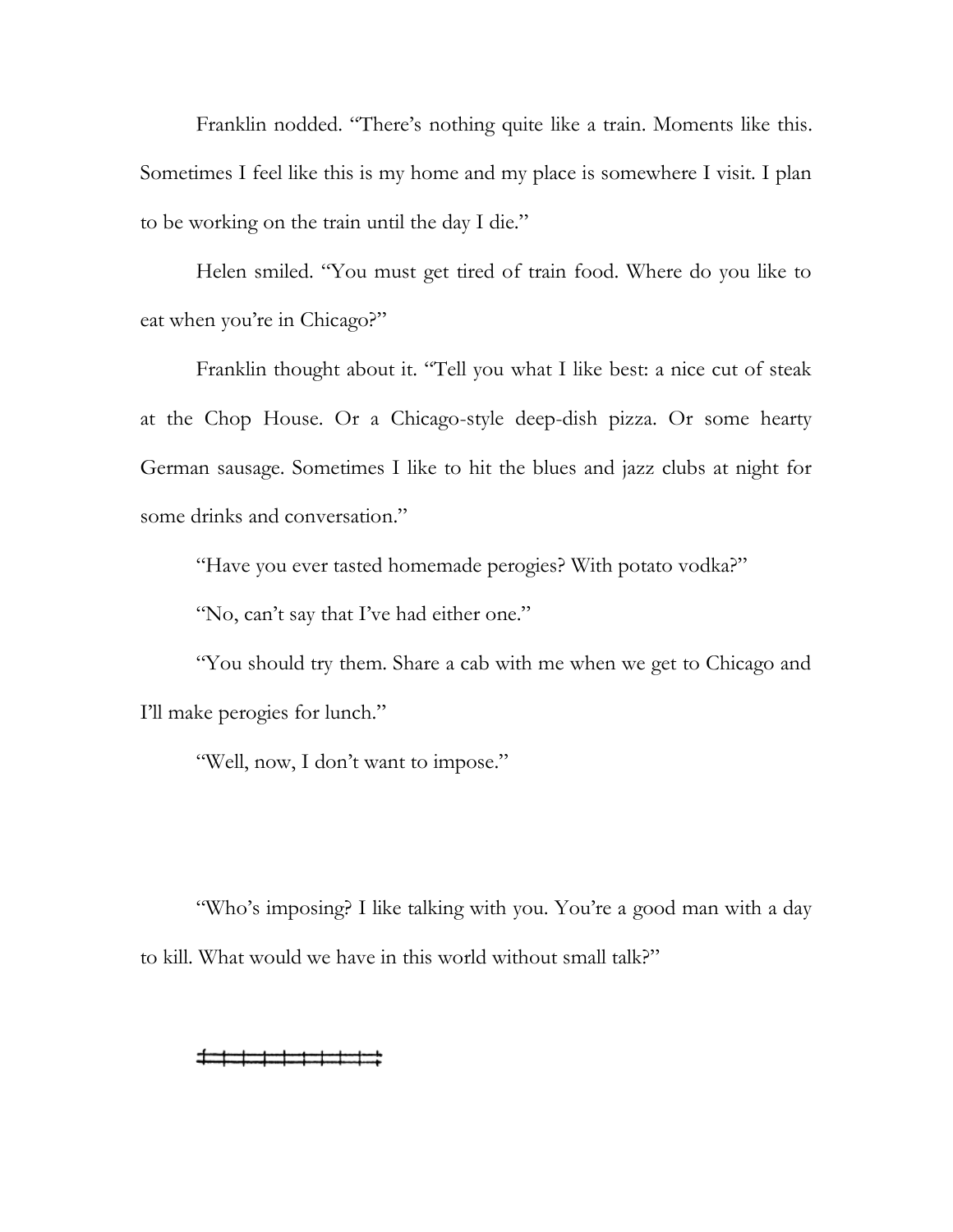Franklin sat back down in the lounge car, not far from Helen, and looked out the window. The sky was still dark, the shadowy trees backlit by the increasingly pink horizon. The sun was about to begin another round. The train was about to end one.

Truth be told, there wasn't a woman he loved waiting for him in Baltimore. A woman, yes. They hooked up when he was in town, spent nights and days together. But they were lovers without the love. He had his nephew's family to spend the holidays with. But day in and day out, the only family he had was the transient one on the train.

He took a hearty gulp of water. The trains were the same, but they changed with each set of passengers. Every crowd brought the train alive with a new soul.

"Uncle Franklin, tell us train stories," his great nieces and nephews would beg at Thanksgiving. He contemplated what sort of tales he'd picked up from this trip. He looked over at the military man, drinking coffee in the corner. Couldn't tell whether he was happy or apprehensive about his destination. But Franklin imagined he'd be in a war zone soon, and there was little to be happy about there.

Franklin chuckled at his memory of the young poet, who seemed youthfully enthusiastic about scribbling love poems on Amtrak stationery. His smile faded as he considered the brokenhearted woman who'd gotten off in